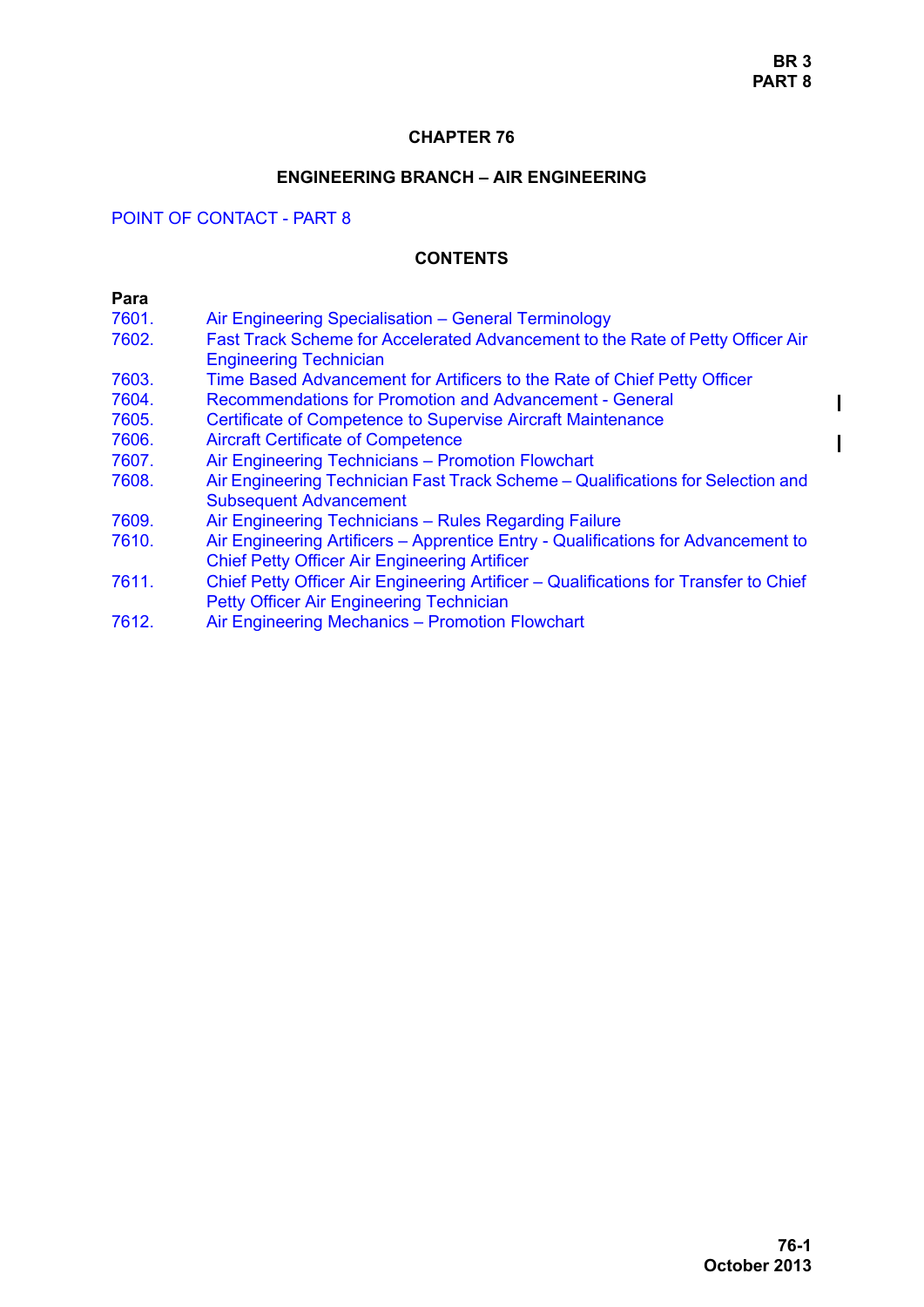## **CHAPTER 76**

### **ENGINEERING BRANCH – AIR ENGINEERING**

#### <span id="page-1-0"></span>**7601. Air Engineering Specialisation – General Terminology**

a. The Air Engineering (AE) specialisation rating structure comprises technician, artificer and mechanic streams. Ratings are titled "Air Engineering Technician", "Air Engineering Artificer" or "Air Engineering Mechanic" as appropriate and, from promotion to Leading Hand (LH) up to and including Chief Petty Officer (CPO), will specialise in one of the following trades:

| Mechanical | (M)  |
|------------|------|
| Avionics   | (Av) |

b. Personnel will no longer specialise in the following legacy trades and those remaining in these categories will be managed through Assimilation Training to convert to the Avionics Trade either through Career Course attendance or on an opportunity basis:

Electrical (L) Radio (R)

c. In recognition of the wider managerial role of the Warrant Officer 2 (WO2) and Warrant Officer 1 (WO1), trade categories are not retained above the rate of Chief Petty Officer.

### <span id="page-1-1"></span>**7602. Fast Track Scheme for Accelerated Advancement to the Rate of Petty Officer Air Engineering Technician**

a. The Fast Track (FT) scheme consists of a sequence of training, experience and rigorous continuous assessment culminating in advancement to POAET on a combined time and merit basis. The FT route provides early attendance on the LAET and/or POAET Qualifying Courses (QC) with a reduced time spent at AET and LAET for ratings to gain experience on a squadron.

b. Selection for the FT Scheme is carried out by the FT Selection Panel (FTSP), chaired by NAVY PERS-BM ENG AE SO1, selecting FT ratings in January, April and September of each calendar year, dependent on the Service requirement. Such selections will be made from a pool of candidates who have already successfully passed a Provisional FT Selection Board (PFTSB) whilst on either AET QC or LAET QC. Detailed regulations for the FT scheme are contained in the Manual of Naval Air Engineering Training (MNAET).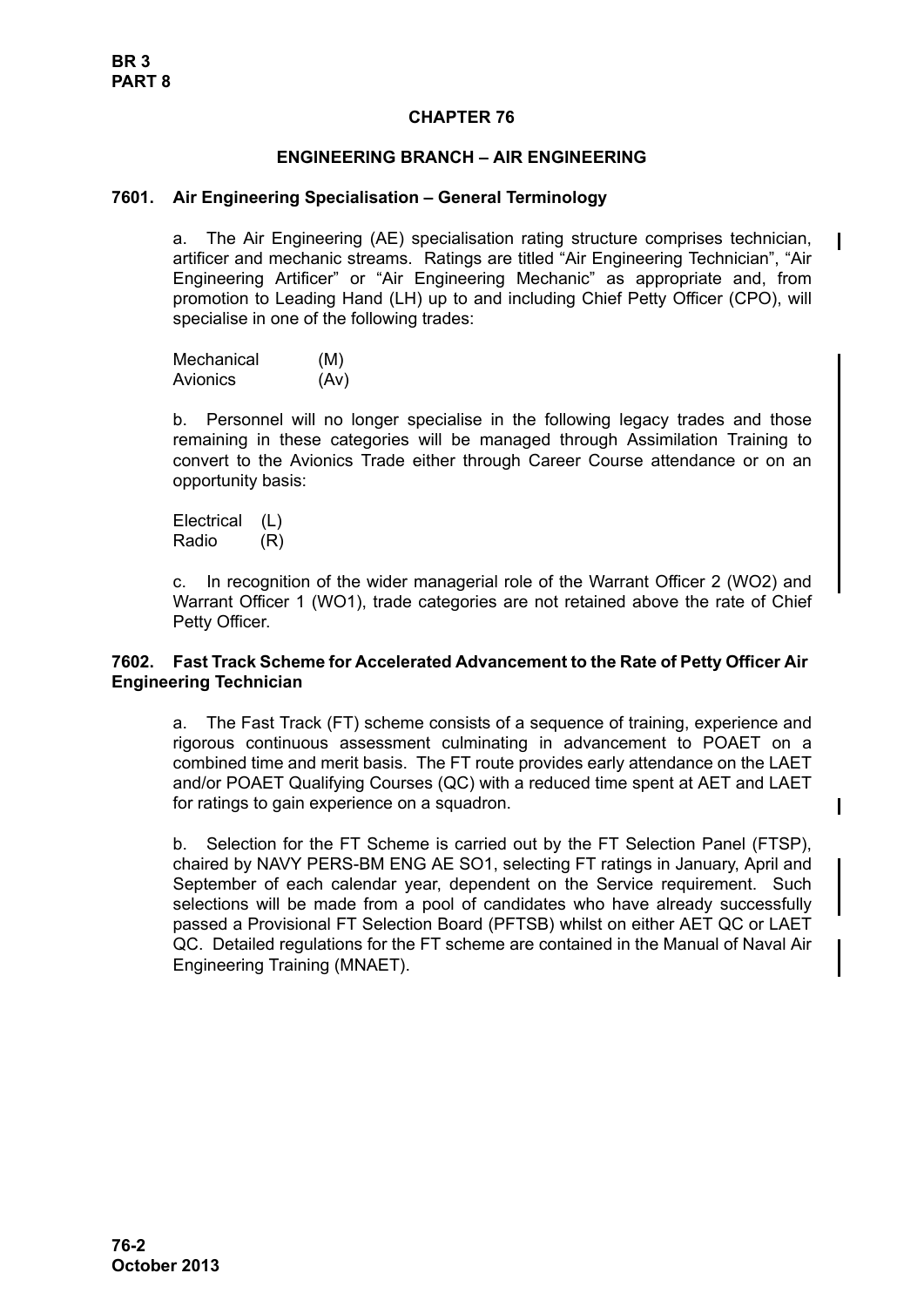#### <span id="page-2-0"></span>**7603. Time Based Advancement for Artificers to the Rate of Chief Petty Officer**

a. Time based advancement is applicable to artificers up to the rate of CPOAEA. These ratings are not selected for promotion but are advanced having served the requisite time period. These advancements are made by Commanding Officers when ratings concerned have qualified in accordance with the rules shown within this chapter, applicable to their rate, and have been recommended. Under the transitional arrangements introduced for Air Engineering Branch Development (AEBD), the opportunity to pass the CPOAEA Professional Qualifying Examination (PQE) required for advancement to CPOAEA was limited by time, and this time has now elapsed. Former artificers, holding the rate of POAET, who have not passed the CPOAEA PQE, cannot be advanced to CPOAEA and instead are now governed by the promotion regulations for the technician stream for promotion to CPOAET in accordance with [Para 7607.](#page-3-0)

b. Completion of the Senior Rates Leadership Course (SRLC) is a requirement for advancement to CPOAEA.

#### <span id="page-2-1"></span>**7604. Recommendations for Promotion and Advancement - General**

All recommendations for promotion and advancement are to be made with due regard to the conditions in Para 6901.

#### <span id="page-2-2"></span>**7605. Certificate of Competence to Supervise Aircraft Maintenance**

Achievement of the Certificate of Competence to Supervise Aircraft Maintenance (CCSAM) represents the final stage in the training and assessment process to reach the Operational Performance Statement (OPS) for the LAET in terms of duties and tasks. Full details of the award of CCSAM are set out in the MNAET.

#### <span id="page-2-3"></span>**7606. Aircraft Certificate of Competence**

The Aircraft Certificate of Competence (ACC) is awarded on successful completion of CPOAET QC and CPOAET Workplace Training (WT). CPOAEAs could previously elect to follow the Fleet selection route to attain the ACC qualification, however this route ceased to exist from 30 Sep 13, as previously announced in 2012DIN07-156 issued Nov 2012.. CPOAEAs assigned to a position requiring the ACC will be required to attend and pass the CPOAET QC. POAEAs who were advanced to CPOAEA under previous regulations without the requirement to pass the then Petty Officer Leadership Course (POLC) will be required to pass the SRLC (in addition to the CPOAET QC) prior to transfer to CPOAET. There will be no selective re-categorisation to CPOAET from CPOAEA. Full details, including the Enabling Objectives for the award of ACC, are laid down in the MNAET, Chapters 2.4 and 3.5.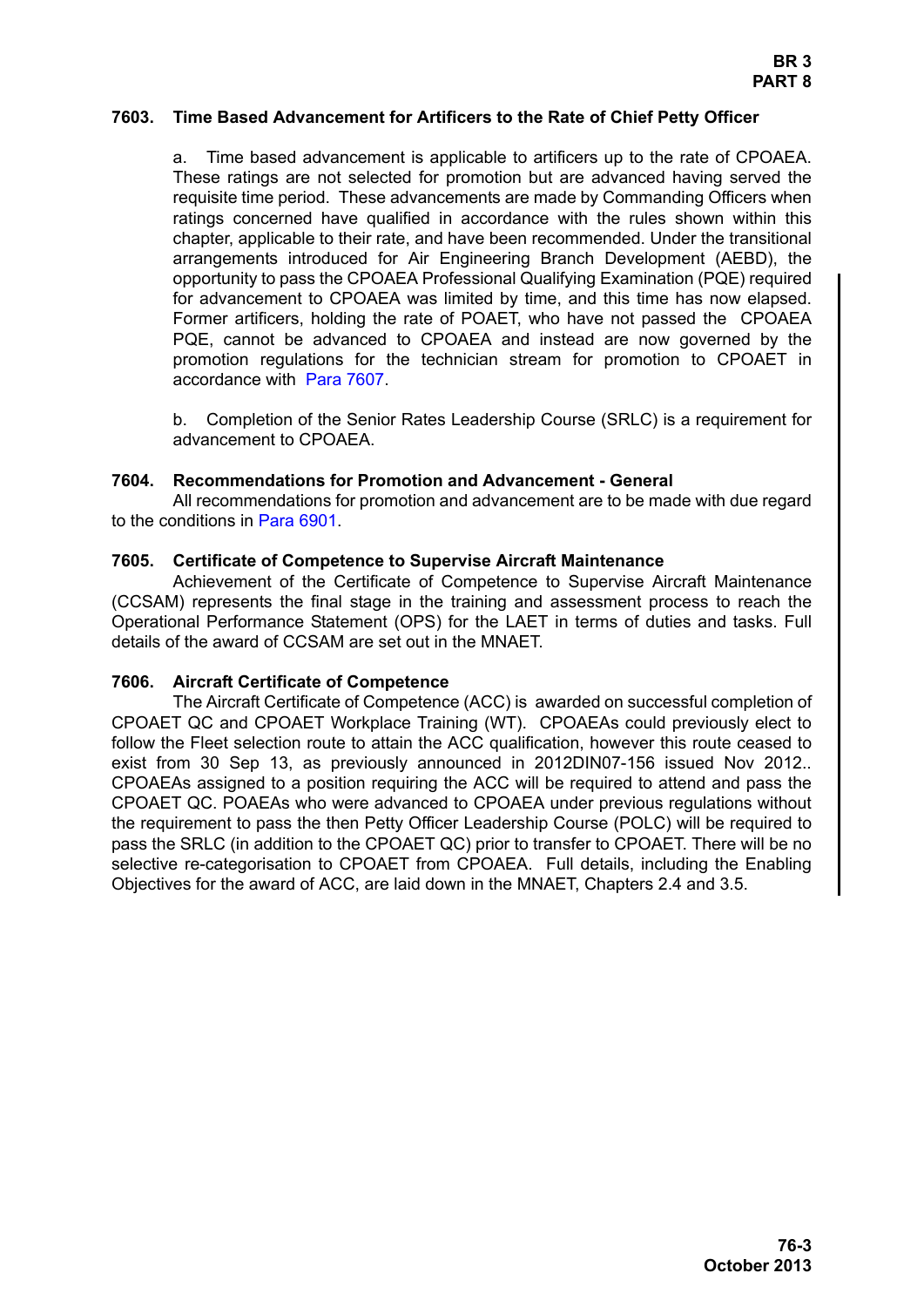# <span id="page-3-0"></span>**7607. Air Engineering Technicians – Promotion Flowchart**

Entry to HMS RALEIGH

**AE TECHNICIAN 2**

## **AE Technician 1 – Advancement criteria**

a. Complete Phase 1 New Entry Training. (see [Note 1\)](#page-5-0)

b. For branch transfers, a minimum of Level 1 Functional Skills in English and Mathematics, and attainment of the relevant RT scores as for AET entry.

- c. Complete AET QC (Phase 2A Training). (2)
- d. Complete AET WT (Phase 2B Training), and award of QM & QS. (3)(4)(5)
- e. Twelve months' seniority as an AET2.
- f. Recommended for advancement.

g. In date for Royal Naval Fitness Test (RNFT) or waiver obtained on date due advancement; recorded under JPA competency 'CMS|Fitness Test|Navy|'. (16)

h. At least 6 months since last career check (if any) on date due advancement.

# Advanced to **AE TECHNICIAN 1 (6)**

# **Leading AE Technician – Pre-Selection Requirements**

a. Minimum of 18 months' seniority as AET1 12 months prior to the Common Promotion Date (CPD) (Para 6703 b sub para (3)).

b. Serving on a FC/OE1 or EC/2OE that expires after the nominated CPD (Para 6703 b sub para (7)).

c. Achieved minimum NAMET 5:5 or Level 1 Functional Skills (or equivalent) in English and Mathematics at Common Reporting Date (CRD) and recorded on JPA with the appropriate competence. To be educationally qualified for promotion (EFP) in accordance with [Para 9640](#page-34-0) and the competence "Educational|RN/RM QELH/ Cpl|Navy|" recorded on JPA.

d. Recommended for promotion on Appraisal Report at CRD. (14)

e. In date RNFT or waiver obtained at CRD; recorded as JPA competency 'CMS|Fitness Test|Navy|'. (15)

# **Leading AE Technician – Pre-Promotion Requirements**

f. Completed Pre-LAET QC Training Performance Record Task Book. (5)

g. Passed LAET QC by nominated CPD+12 months. (4c)(8)(9)(17)

h. Leading Rates Leadership Course (LRLC) completed and recorded as JPA competence 'Miscellaneous|Leading Rates Leadership Course (RNLA 102)|Navy|'. (17)

i. In date RNFT or waiver obtained at nominated CPD (or when eligible for promotion (if later)); recorded as JPA competency 'CMS|Fitness Test|Navy|'. (16)

j. At least 6 months since last career check (if any) on nominated CPD or date due promotion (if later).

#### Promoted to **LEADING AE TECHNICIAN**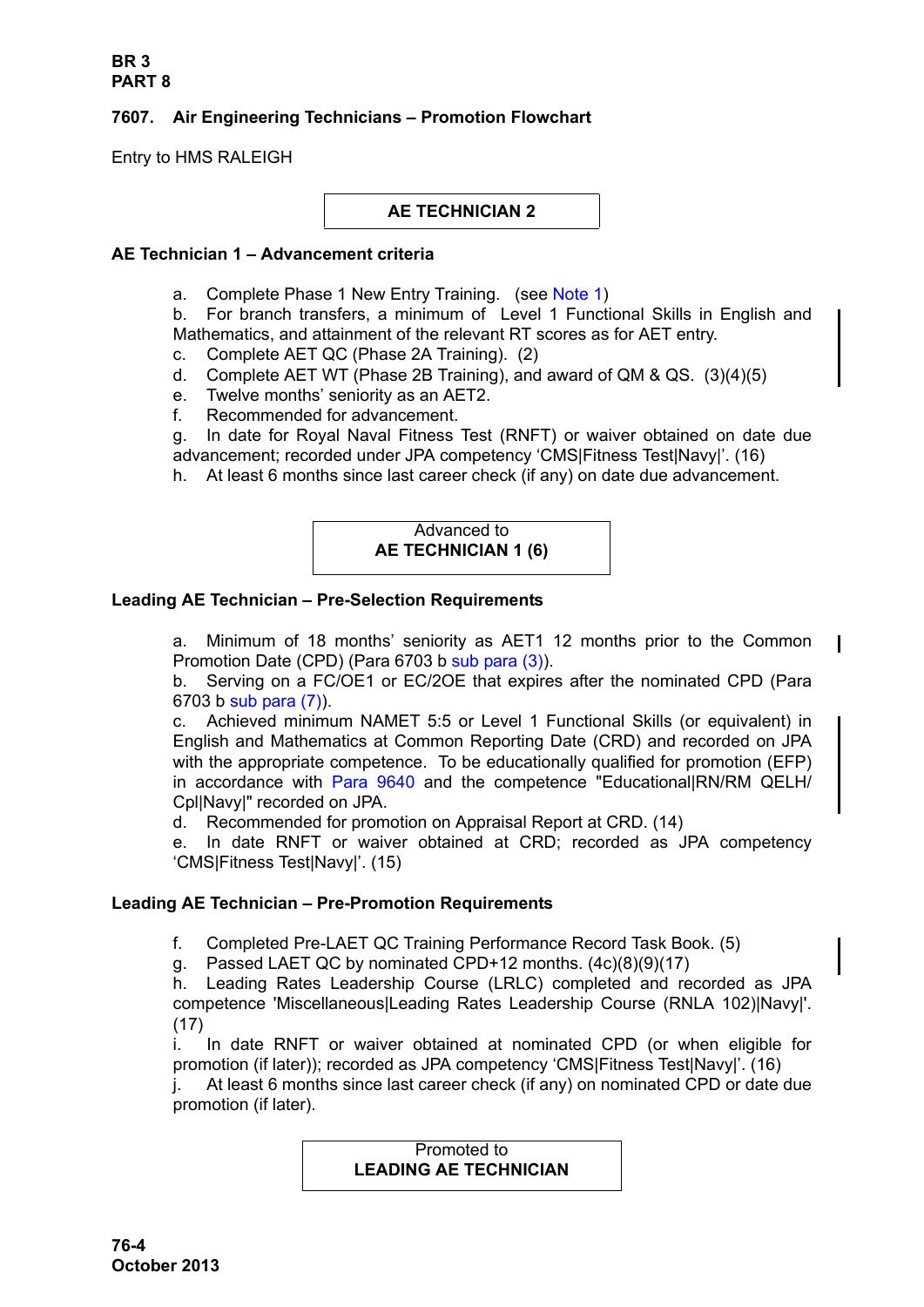# **Petty Officer AE Technician – Pre-Selection Requirements**

a. Completed LAET WT Task Book. (9)

b. Hold Certificate of Competency to Supervise Aircraft Maintenance (CCSAM) [\(Para 7605\)](#page-2-2). (10)

c. Minimum of 2 years' seniority as a LAEM/LAET 12 months prior to the CPD.

d. Serving on FC/OE1 or EC/2OE that expires after the nominated CPD.

e. Achieved minimum Level 2 Functional Skills (or equivalent) in English and Mathematics at CRD and recorded on JPA with the appropriate competence. To be EFP in accordance with [Para 9640](#page-34-0) and the competence "Educational|RN/RM QEPO/ Sgt|Navy|" recorded on JPA.

f. Recommended for promotion on Appraisal Report at CRD.

g. In date RNFT or waiver obtained at CRD; recorded as JPA competency 'CMS|Fitness Test|Navy|'. (15)

#### **Petty Officer AE Technician – Pre-Promotion Requirements**

h. Completed POAET QC by nominated CPD+12 months (17)

i. Completed Senior Rates Leadership Course (SRLC) and recorded as JPA competency 'Miscellaneous|Senior Rates Leadership Course (RNLA 103)|Navy|'. (17) j. In date RNFT or waiver obtained at nominated CPD (or when eligible for promotion (if later)); recorded as JPA competency 'CMS|Fitness Test|Navy|'. (16)

k. At least 6 months since last career check (if any) on nominated CPD or date due promotion (if later).

# Promoted to **PETTY OFFICER AE TECHNICIAN**

#### **Chief Petty Officer AE Technician – Pre-Selection Requirements (13)**

a. Minimum of 3 years' seniority as a POAEA/POAET 12 months prior to the CPD.

b. Serving on FC/OE1 or EC/2OE that expires after the nominated CPD.

c. Senior Rates Leadership Course (SRLC) completed by nominated CPD and recorded as JPA competency 'Miscellaneous|Senior Rates Leadership Course (RNLA 103)|Navy|'.

d. Recommended for promotion on Appraisal Report at CRD.

e. In date RNFT or waiver obtained at CRD; recorded as JPA competency 'CMS|Fitness Test|Navy|'. (15)

#### **Chief Petty Officer AE Technician – Pre-Promotion Requirements**

f. Completed CPOAET QC by nominated CPD+12 months. (17)

g. In date RNFT or waiver obtained at nominated CPD (or when eligible for promotion (if later)); recorded as JPA competency 'CMS|Fitness Test|Navy|'. (16)

h. At least 6 months since last career check (if any) on nominated CPD or date due promotion (if later).

> Promoted to **CHIEF PETTY OFFICER AE TECHNICIAN**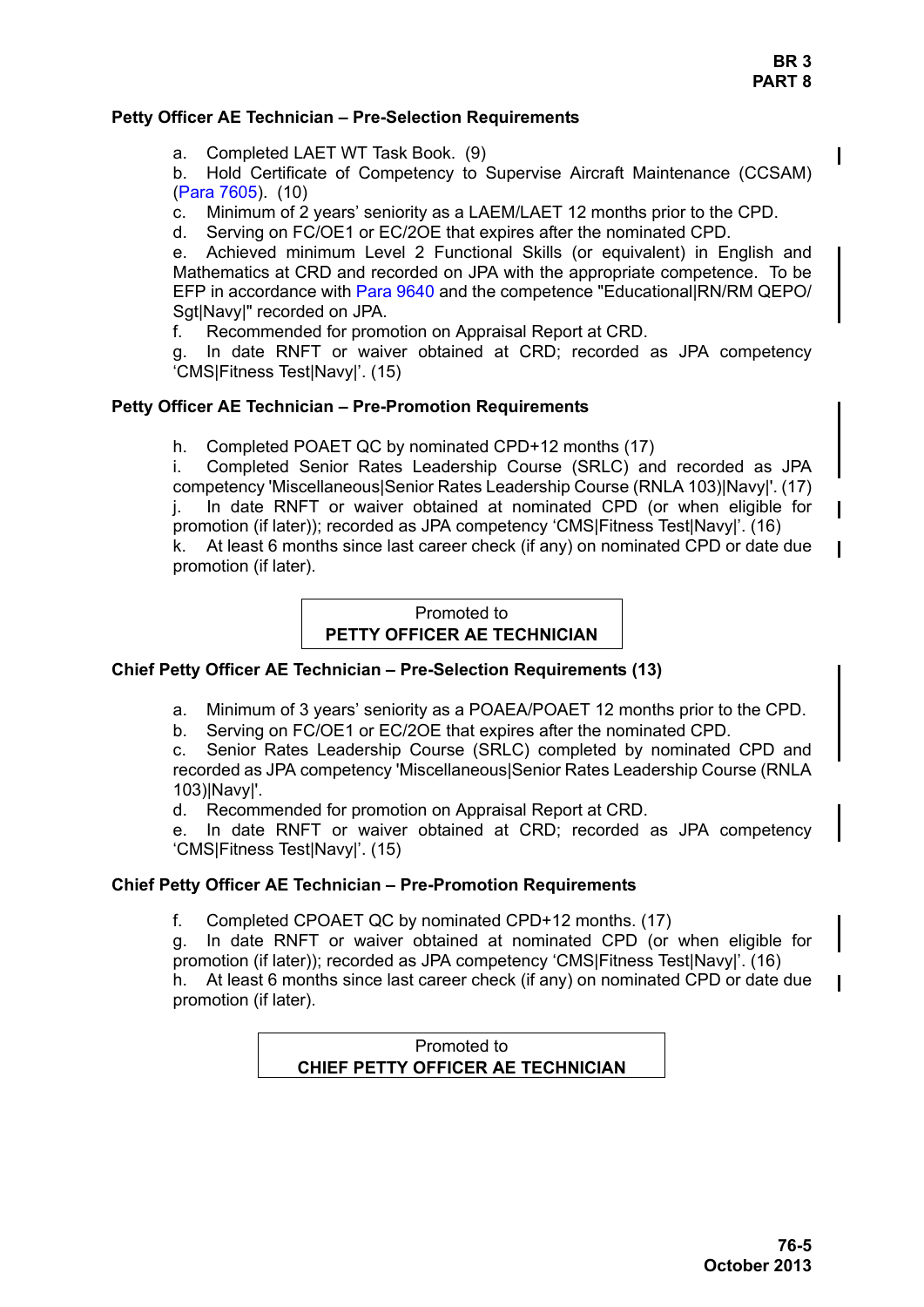# **Warrant Officer 2 AE Technician – Pre-Selection Requirements**

a. Hold Aircraft Certificate of Competence (ACC). ([Para 7606\)](#page-2-3).

b. Minimum of 3 years' seniority as a CPOAEA/CPOAET 12 months prior to the CPD.

c. Serving on FC/OE1 or EC/2OE that expires after the nominated CPD.

d. Recommended for promotion at CRD.

e. To be EFP in accordance with [Para 9642.](#page-35-0) Must have achieved minimum Level 2 Functional Skills (or equivalent) in English and Mathematics and the appropriate competence recorded on JPA

f. In date RNFT or waiver obtained at CRD; recorded as JPA competency 'CMS|Fitness Test|Navy|'. (15)

# **Warrant Officer 2 AE Technician – Pre-Promotion Requirements**

g. Completed WO2AET QC by nominated CPD+12 months. (17)

h. In date RNFT or waiver obtained at nominated CPD; recorded as JPA competency 'CMS|Fitness Test|Navy|'. (16)

i. At least 6 months since last career check (if any) on nominated CPD or date due promotion (if later).

# Promoted to **WARRANT OFFICER 2 AE TECHNICIAN**

### **Warrant Officer 1 AE Technician – Pre-Selection Requirements**

a. Minimum of 3 years' seniority as a WO2AET 12 months prior to the CPD.

- b. Serving on FC/OE1 or EC/2OE that expires after the nominated CPD.
- c. Recommended for promotion at CRD.

d. In date RNFT or waiver obtained at CRD; recorded as JPA competency 'CMS|Fitness Test|Navy|'. (15)

e. To be EFP in accordance with [Para 9642.](#page-35-0) Must have achieved minimum Level 2 Functional Skills (or equivalent) in English and Mathematics and the appropriate competence recorded on JPA

# **Warrant Officer 1 AE Technician – Pre-Promotion Requirements**

f. Satisfy terms of Assignment Order issued by Promotion Authority.

g. In date RNFT or waiver obtained at nominated CPD; recorded as JPA competency 'CMS|Fitness Test|Navy|'. (16)

h. At least 6 months since last career check (if any) on nominated CPD or date due promotion (if later).

### Promoted to **WARRANT OFFICER 1 AE TECHNICIAN**

#### *Notes:*

<span id="page-5-0"></span>*1. New entrants join the Air Engineering (AE) specialisation as an Able Rating (AET2) with a seniority of date of entry. They join HMS RALEIGH and undergo Phase 1 Training before being assigned to the Defence College of Air Engineering (Gosport) for the Air Engineering Technician Qualifying Course (AET QC) (also known as Phase 2A training).*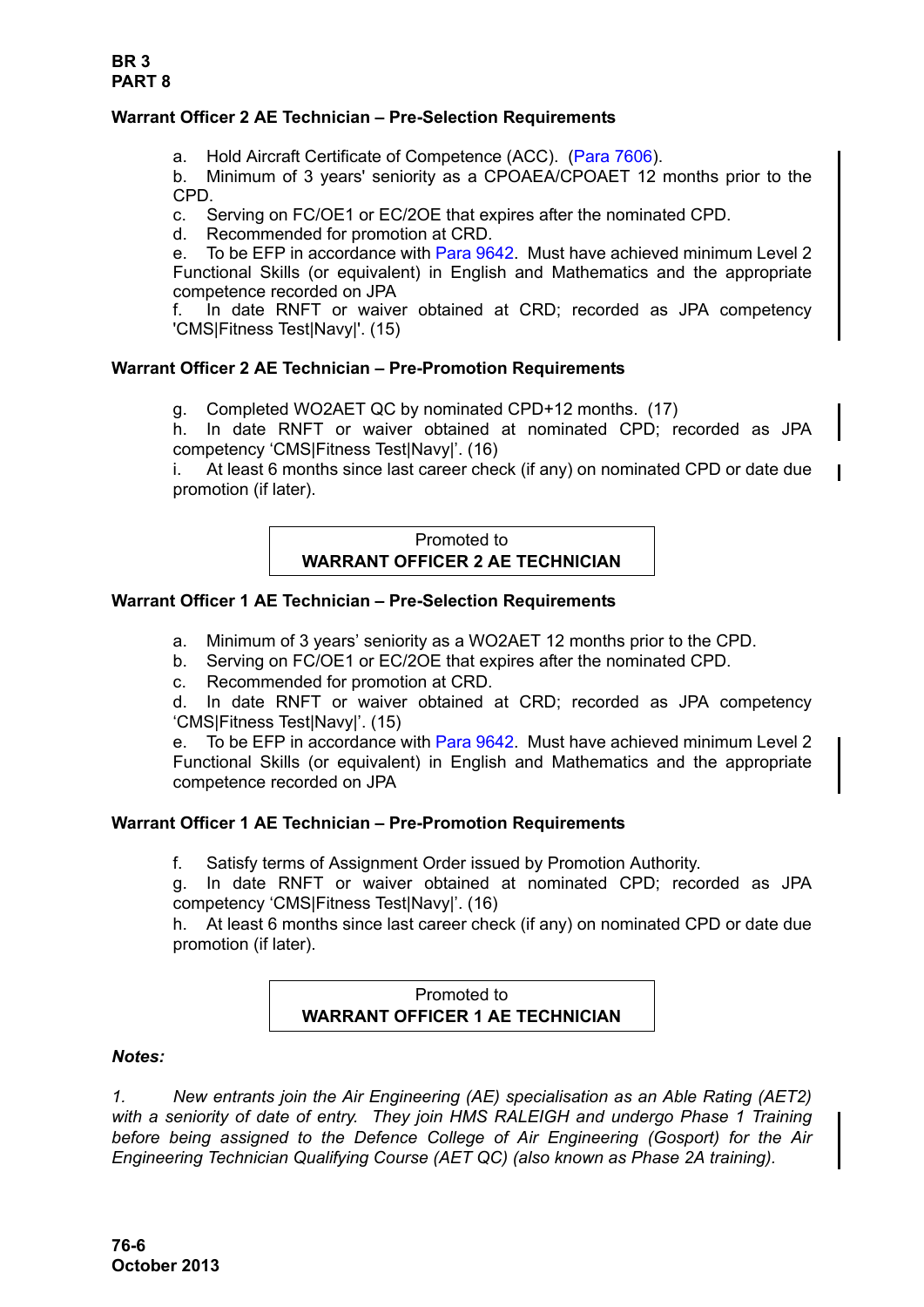*2. Selection for the Fast Track may occur during AET QC (Phase 2A) or LAET QC training. Regulations governing those selected to the Fast Track are detailed separately at [Para 7602](#page-1-1) and [Para 7608.](#page-8-0)*

*3. Following training at DCAE GOSPORT, ratings are assigned to an Air Station for AET Workplace Training (AET WT) (also known as Phase 2B Training). During this period, ratings are required to become 'Qualified to Maintain' (QM) and 'Qualified to Sign' (QS). Regulations regarding the award of QM and QS are contained in the Manual of Naval Air Engineering Training (MNAET).* 

## *4. Trade Categorisation:*

*a. A completed Trade Preference Card (TPC) is to be submitted to the AE Trade Categorisation Authority at DCAE GOSPORT within 6 months of successful completion of AET WT (award of QM/QS), but not prior to advancement to AET1, and must be signed by an Air Engineer Officer (AEO)/Senior Maintenance Rating (or other services equivalent). AE trade categorisation will be carried out on a monthly basis and the AE Ratings Career Manager (RCMAE) will be informed of the trading decision for each rating. Ratings will not be allowed to change their trade preference unless authorised by the AE Branch Manager. The submission of a TPC ensures that ratings may nominate the trade of their choice, however, the requirements of the Service will remain the overriding factor.*

*b. Trade categorisation of AETs does not prevent their employment outside that trade category. Employers will continue to reap the benefits of the "all traded" AET but should be mindful of the need to develop ratings for their future role as traded supervisors. Ratings will adopt their new trade category title on promotion to LAET.*

*c. Ratings who have successfully completed LAET QC are eligible to wear the appropriate (M) or (AV) one star trade badge.*

# *5. Pre-LAET QC Training Performance Record Task Book:*

*a. A traded Training Performance Record Task Book (TPR) will be issued as soon as the AET is notified of his/her trade categorisation. Completion of a traded TPR is not a requirement for selection to LAET but it is a prerequisite for attendance at LAET QC. TPRs will be prepared by DCAE GOSPORT and issued by the local Engineering Training Section or equivalent.*

*b. Completion of the TPR is the responsibility of the individual. Sufficient opportunity should exist for a rating to complete the task book within the constraints of normal assignment. Only in exceptional circumstances will RCMAE consider assigning ratings in order that a TPR may be completed.*

*c. Once issued, TPRs are to be retained by the individual rating. Divisional Officers are to carry out routine checks on the progress of ratings in completing their TPR and are to complete the TPR Task Book Monitoring Form (TMF).*

*d. Completed TPRs are to be presented to the local Engineering Training Section or equivalent for a JPA TPR completion competence to be added. The TPR Completion Certificate should then be dispatched to DCAE Gosport. Loss of a TPR before it is fully completed will prejudice a rating's prospects for promotion to LAET since completion is a prerequisite for attendance at LAET QC.*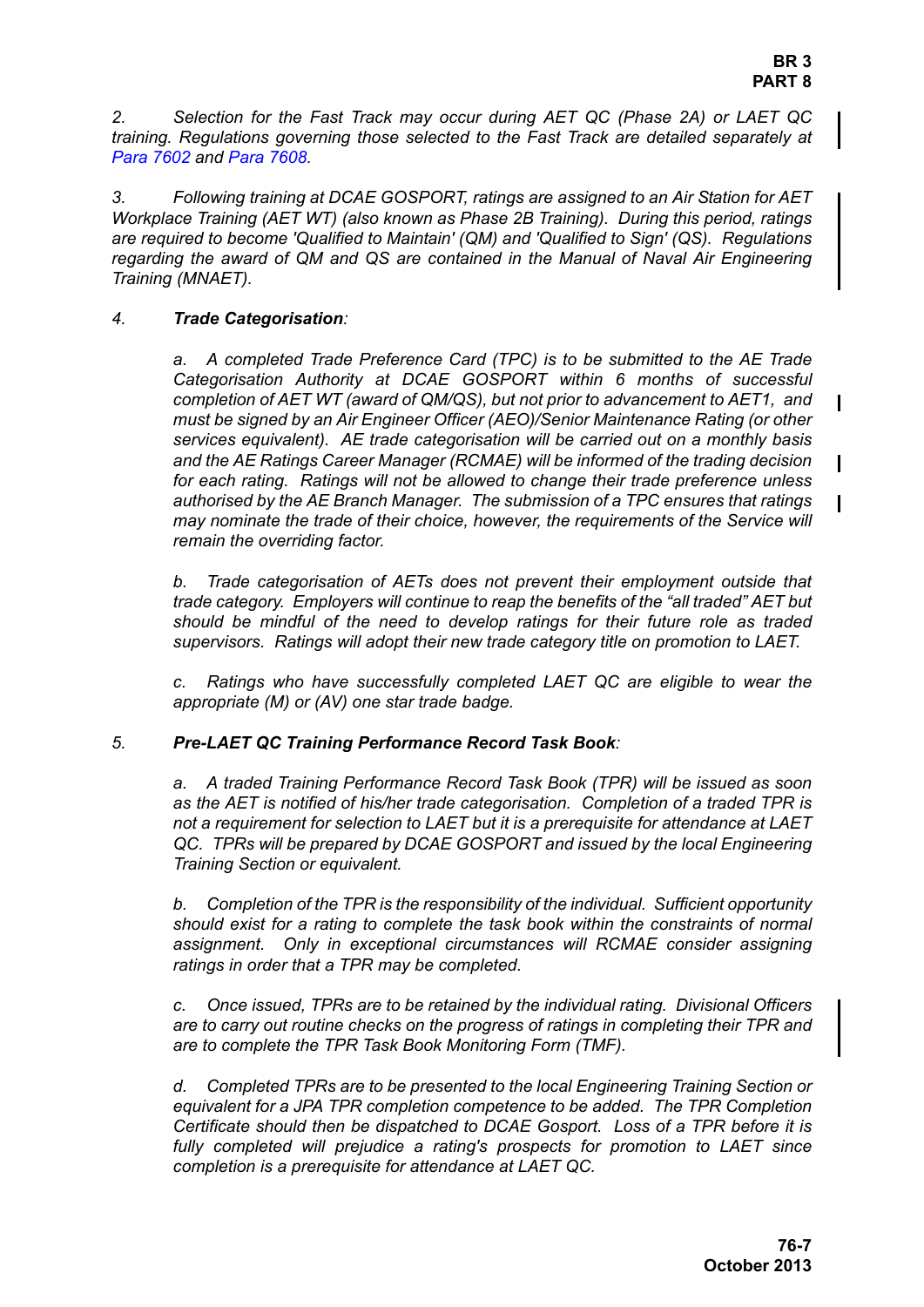*e. Completion of a TPR is a mandatory requirement for attendance at the LAET QC. In exceptional circumstances DCAE GOSPORT will consider individual cases where TB completion has not been possible. Reporting instructions are included in the TB.*

*6. On advancement to AET1, ratings are eligible to wear one star on their (AE) specialisation badge.*

*7. Preparation for Promotion Preparation for promotion to LAET is the responsibility of the individual. Ratings must maximise the opportunities to achieve the necessary experience and educational qualifications and, in particular, must achieve a good knowledge of the work in their designated trade category.* 

*8. A return of service for training applies to LAETs on completion of LAET QC. Chapter 53 refers.* 

# *9. LAET WT Task Book:*

*a. A LAET WT TB will be issued to all ratings on completion of LAET QC and represents those tasks to be completed to meet the Operational Performance Statement for a LAET. Completion of the TB is the responsibility of the individual and is a mandatory requirement prior to attempting the Certificate of Competence to Supervise Aircraft Maintenance (CCSAM) Board.* 

*b. AEOs (or other Service equivalent) are to ensure that the completion of the LAET WT tasks are positively encouraged and actively managed within their units. To this end, LAETs undertaking CCSAM Training are not to be employed in ancillary or nontechnical roles to the extent that the completion of the LAET WT tasks is precluded.*

*c. Once issued, TBs are to be retained by the individual rating until successful completion of CCSAM and then returned to DCAE Gosport. The date that the TB is issued and completed should also be recorded on JPA as a competence.*

*10. Ratings who have successfully completed LAETQC, Leading Rates Leadership Course (LRLC) and hold CCSAM are eligible to wear 2 stars on their trade badge.*

#### *11. Pre-POAET QC Academic Preparation Material:*

*a. Preparation material for POAET QC is available on the Defence Learning Portal for personnel selected for promotion to POAET. The material is a summary of the subjects that have been taught on LAETQC and acts as a refresher to ensure personnel are at the appropriate standard to start the POAETQC.* 

*b. Whilst completion of this material is not mandatory, due to the short nature of the POAET QC there will be little opportunity for those who fall behind to catch up, so individuals are stongly recommended to complete this refresher training to avoid the risk of being backclassed or deselected.* 

*12. Trade badges shall not to be worn above the rate of LAET.*

*13. For those POAETs who formerly completed the AQC, qualifications for advancement to CPOAEA under legacy arrangements are detailed at [Para 7610,](#page-10-2) noting that there is no longer any opportunity to pass the CPOAEA PQE as given in [Para 7603.](#page-2-0)*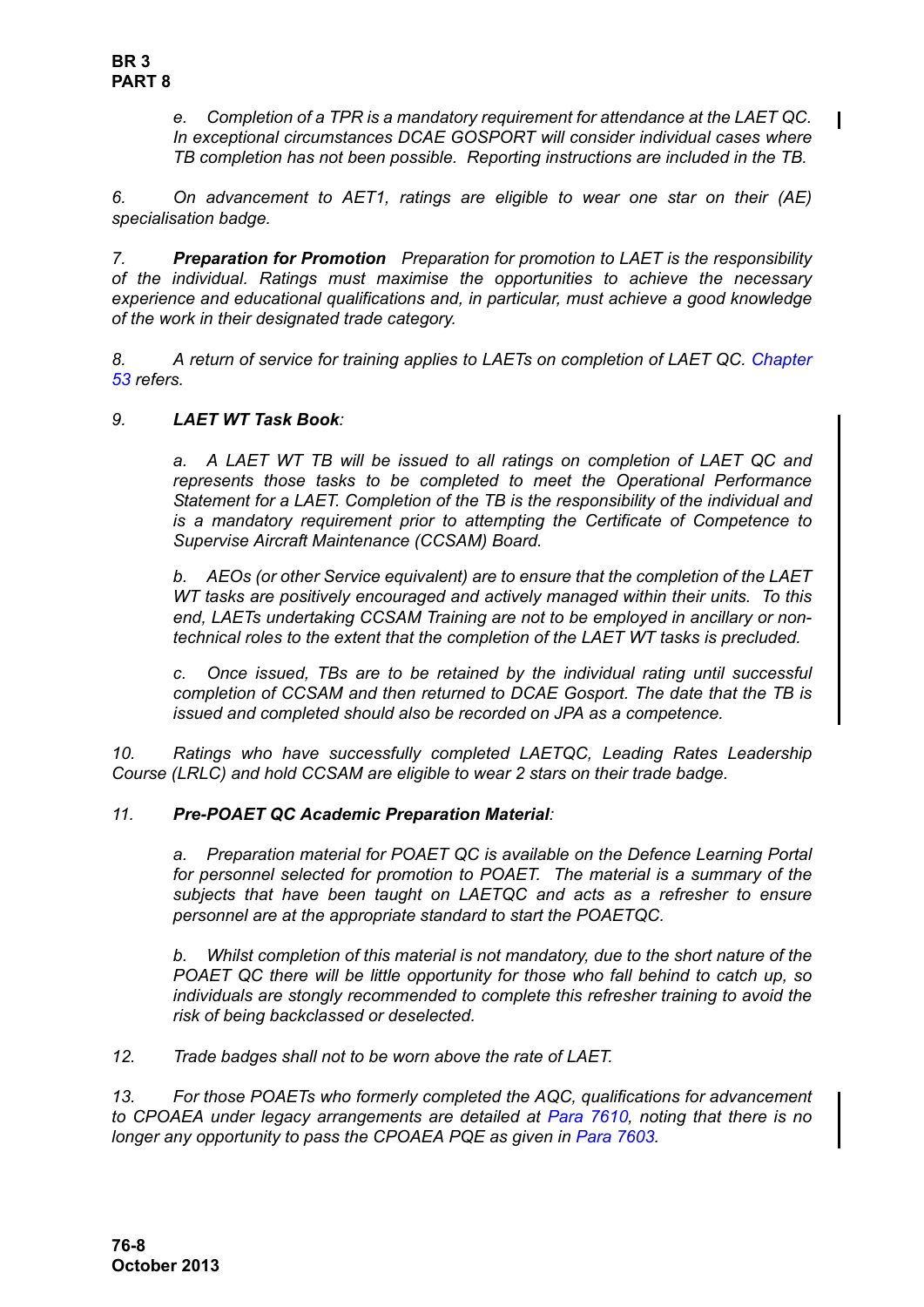*14. Recommendation. Awarded 'Exceptional', 'High' or 'Yes' recommendation for 'Promotion - 1 Rank Up' on SJAR by final RO. Where an otherwise fully eligible candidate has received an SJAR assessment of 'Insufficient Knowledge' at last report, presentation before the next Board will be determined by the Promotion Section using the previous report recommendation.* 

*15. RNFT (at CRD). Ratings are to be in date RNFT or in possession of either a permanent medical exemption as issued by a Naval Service Medical Board of Survey (NSMBOS) or temporary exemption (as issued by the Commanding Officer) on the appropriate CRD. See Para 6720.*

*16. RNFT (at CPD). Ratings are to be in date RNFT or in possession of either a permanent medical exemption as issued by a NSMBOS or temporary exemption (as issued by the Commanding Officer) on the appropriate CPD (or later) or on advancement. See Para 6720.*

*17. Failure to complete Professional and/or Leadership Course. Refer to Para 6716 for rules on the impact on a rating's promotion if he/she fails to complete Professional Qualifying Course and/or LRLC/SRLC before CPD or within 12 months of CPD as a result of service reasons, non-service reasons (outwith control) or non-service reasons (within control).*

### <span id="page-8-0"></span>**7608. Air Engineering Technician Fast Track Scheme – Qualifications for Selection and Subsequent Advancement**

[On selection to the FT Scheme from AET QC (Phase 2A training) by the Fast Track Selection Panel (FTSP) (before or after advancement to AET1) (see [Note 1](#page-9-0))]

**AE TECHNICIAN 1**

# **Leading AET – Advancement criteria (Fast Track)**

a. Minimum of 12 months' experience in a squadron or flight.

b. Achieved minimum NAMET 5:5 or Level 1 Functional Skills (or equivalent) in English and Mathematics before selection to Fast Track Scheme and recorded on JPA with the appropriate competence. To be educationally qualified for promotion (EFP) in accordance with Para 9640 and the competence "Educational|RN/RM QELH/ Cpl|Navy|" recorded on JPA. (2).

- c. Completed Pre-LAET QC Training Performance Record Task Book.
- d. Recommended for advancement. (3)
- e. Minimum of 18 months' seniority as AET1.

f. Passed LAET QC without attracting any academic or disciplinary warnings and maintaining above average course results (4)

g. Leading Rates Leadership Course (LRLC) completed and recorded as JPA competency 'Miscellaneous|Leading Rates Leadership Course (RNLA 102)|Navy|'.

h. Assignment Order issued by RCMAE. (5)

i. In date for Royal Naval Fitness Test (RNFT) or waiver obtained on date due advancement; recorded under JPA competency 'CMS|Fitness Test|Navy|'. (6)

j. At least 6 months since last career check (if any) on date due advancement.

[On retaining FT status from AET QC FT selection, or on selection to the FT Scheme from LAET QC by the FTSP (before or after advancement to LAET) (1)]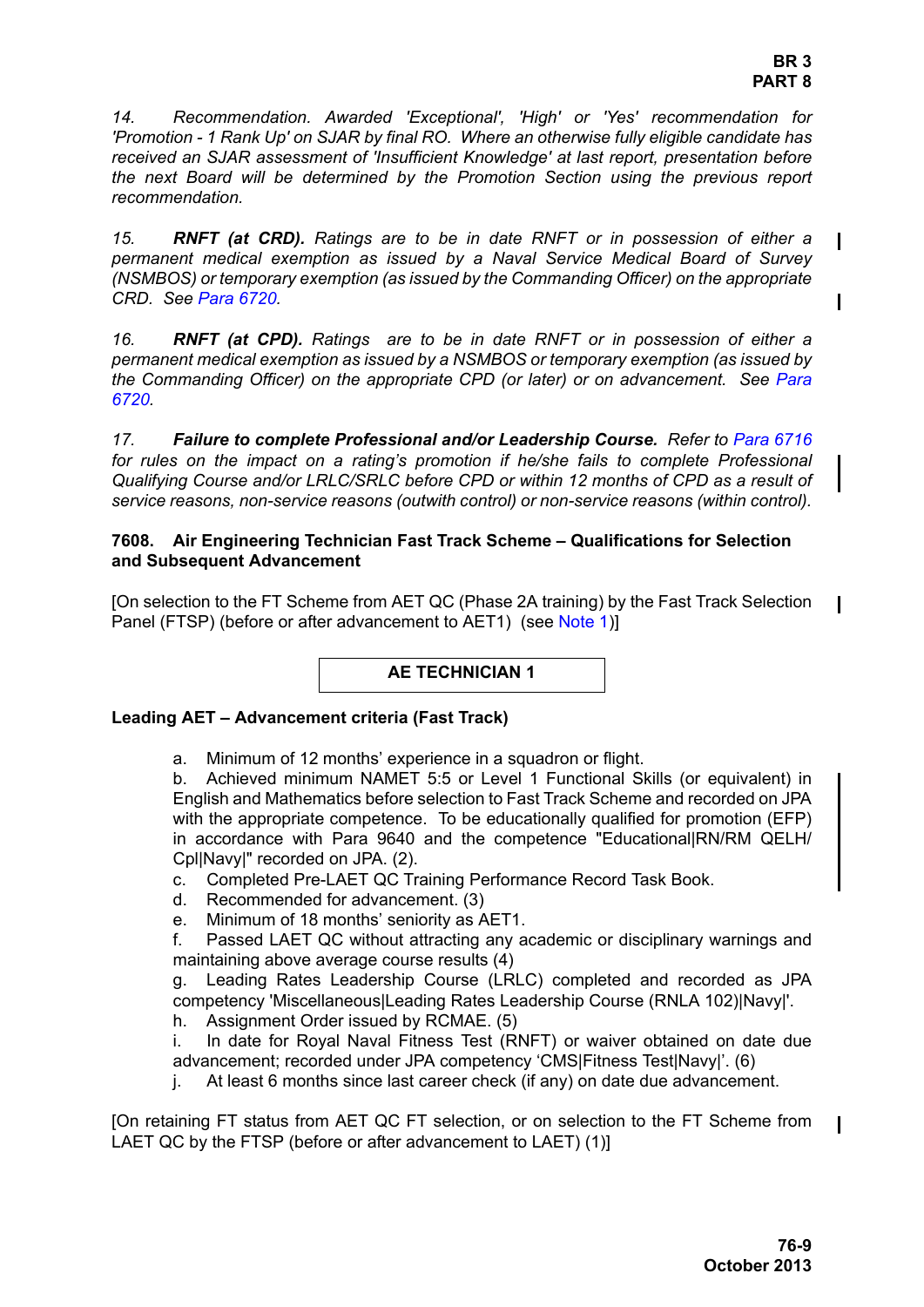### Advanced to **LEADING AE TECHNICIAN**

### **POAET – Advancement criteria (Fast Track)**

a. Complete LAET WT Task Book.

b. Hold Certificate of Competence to Supervise Aircraft Maintenance (CCSAM) [\(Para 7605\)](#page-2-2).

c. Minimum of 12 months' experience in a squadron or flight complement position, post award of CCSAM.

d. Achieved minimum Level 2 Functional Skills (or equivalent) in English and Mathematics before attendance at POAET QC and recorded on JPA with the appropriate competence. To be EFP in accordance with [Para 9640](#page-34-0) and the competence "Educational|RN/RM QEPO/Sgt|Navy|" recorded on JPA.

e. Minimum of 18 months' seniority as LAET.

f. Recommended for advancement.

g. Passed POAET QC. (4)

h. Senior Rates Leadership Course (SRLC) completed and recorded as JPA competency 'Miscellaneous|Senior Rates Leadership Course (RNLA 103)|Navy|'.

i. In date for RNFT or waiver obtained on date due advancement; recorded under JPA competency 'CMS|Fitness Test|Navy|' (6)

j. At least 6 months since last career check (if any) on date due advancement.

# Advanced to **PETTY OFFICER AE TECHNICIAN**

[Subsequent promotion as per normal intake in the AET stream ([Para 7607](#page-3-0))]

#### *Notes:*

<span id="page-9-0"></span>*1. The rules for selection to the Fast Track (FT) scheme and associated administrative arrangements are detailed in the MNAET.*

*2. Ratings will not normally be allowed to join the FT scheme unless they meet the educational requirements for promotion to LH. FT ratings will need to meet the educational requirements for promotion to PO before the end of LAETQC to continue on the scheme as LAETs, as will those wishing to join the Scheme at this point. No ratings will be assigned to POAETQC who do not meet the educational requirements for promotion to PO.* 

*3. Failure to achieve the criteria stipulated for FT or to continue to demonstrate the potential for higher managerial and leadership responsibilities and for further technician training will result in removal from the FT scheme ([Para 7602\)](#page-1-1). SJARs are to include a positive reference with regard to continued retention of FT status.* 

*4. RCMAE will normally assign FT ratings to the first available LAET QC or POAET QC dependent on meeting the criteria above, continuing FT status, course availability and the needs of the Service.*

*5. FT ratings will be advanced on completion of all relevant training with a seniority date following the last day of the relevant Qualifying Course or Leadership Course whichever is the latter. Trade badges are not to be worn above the rate of LAET.*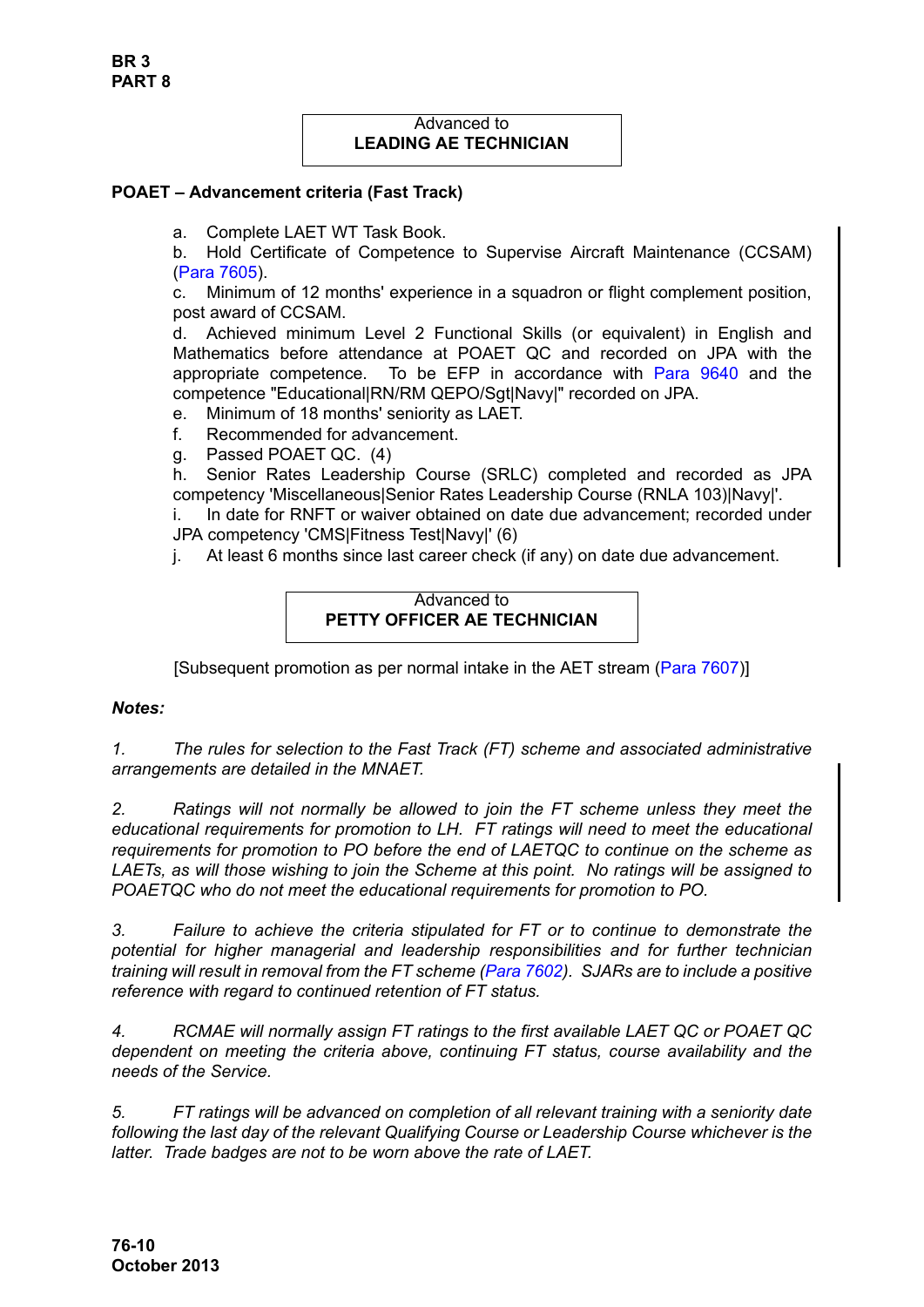<span id="page-10-1"></span>*6. RNFT. Ratings are to be in date RNFT or in possession of either a permanent medical exemption as issued by a Naval Service Medical Board of Survey (NSMBOS) or temporary exemption (as issued by the Commanding Officer) on the appropriate CPD. See Para 6720.*

# <span id="page-10-0"></span>**7609. Air Engineering Technicians – Rules Regarding Failure**

The action to be taken when an AET fails training or an examination is shown below:

| <b>Failure Point</b> | <b>Failure Action</b>                                      |
|----------------------|------------------------------------------------------------|
| AET <sub>2</sub>     |                                                            |
| Phase 1 Training     | Consider back classing and re-examine.                     |
|                      | Consider branch change or Discharge SHORE (Chapter 54).    |
|                      | Repeated failures. Consider branch transfer or Discharge   |
| AET QC               | SHORE (Chapter 54).                                        |
|                      |                                                            |
|                      | In accordance with the MNAET report lack of progress to    |
| <b>AET WT</b>        | Cdr(AE) DCAE GOSPORT who will consider branch transfer     |
| AET1                 | or Discharge SHORE (Chapter 54).                           |
| <b>LAET QC</b>       | Not to be promoted. Consider back classing and re-examine. |
|                      |                                                            |
| <b>LRLC</b>          | Not to be promoted. Refer to Chapter 69.                   |
| <b>LAET</b>          |                                                            |
| <b>CCSAM</b>         | Consider reversion.                                        |
| POAET QC             | Not to be promoted. Consider back classing and re-examine. |
|                      |                                                            |
| <b>SRLC</b>          | Not to be promoted. Refer to Chapter 69.                   |
| <b>POAET</b>         |                                                            |
|                      |                                                            |
| <b>CPOAET QC</b>     | Not to be promoted. Consider back classing and re-examine. |
| <b>CPOAET</b>        |                                                            |
| <b>WO2AET QC</b>     | Not to be promoted. Consider re-examine.                   |
|                      |                                                            |

# **Table 76-1. AET Failure Policy**

<span id="page-10-2"></span>**7610. Air Engineering Artificers – Apprentice Entry - Qualifications for Advancement to Chief Petty Officer Air Engineering Artificer**

*[Note: The AE Artificer Apprentice scheme was closed to new entrants on 20 Apr 04]*

**PETTY OFFICER AE TECHNICIAN**

# **Chief Petty Officer AE Artificer – Advancement criteria**

- a. Hold CCSAM as detailed at [Para 7605](#page-2-2).
- b. Passed Professional Qualifying Examination (PQE) for CPOAEA. (2)
- c. Minimum of 3 years' seniority as POAET less accelerated advancement. (3)

d. Senior Rates Leadership Course (SRLC) completed and recorded as JPA competency 'Miscellaneous|Senior Rates Leadership Course (RNLA 103)|Navy|'.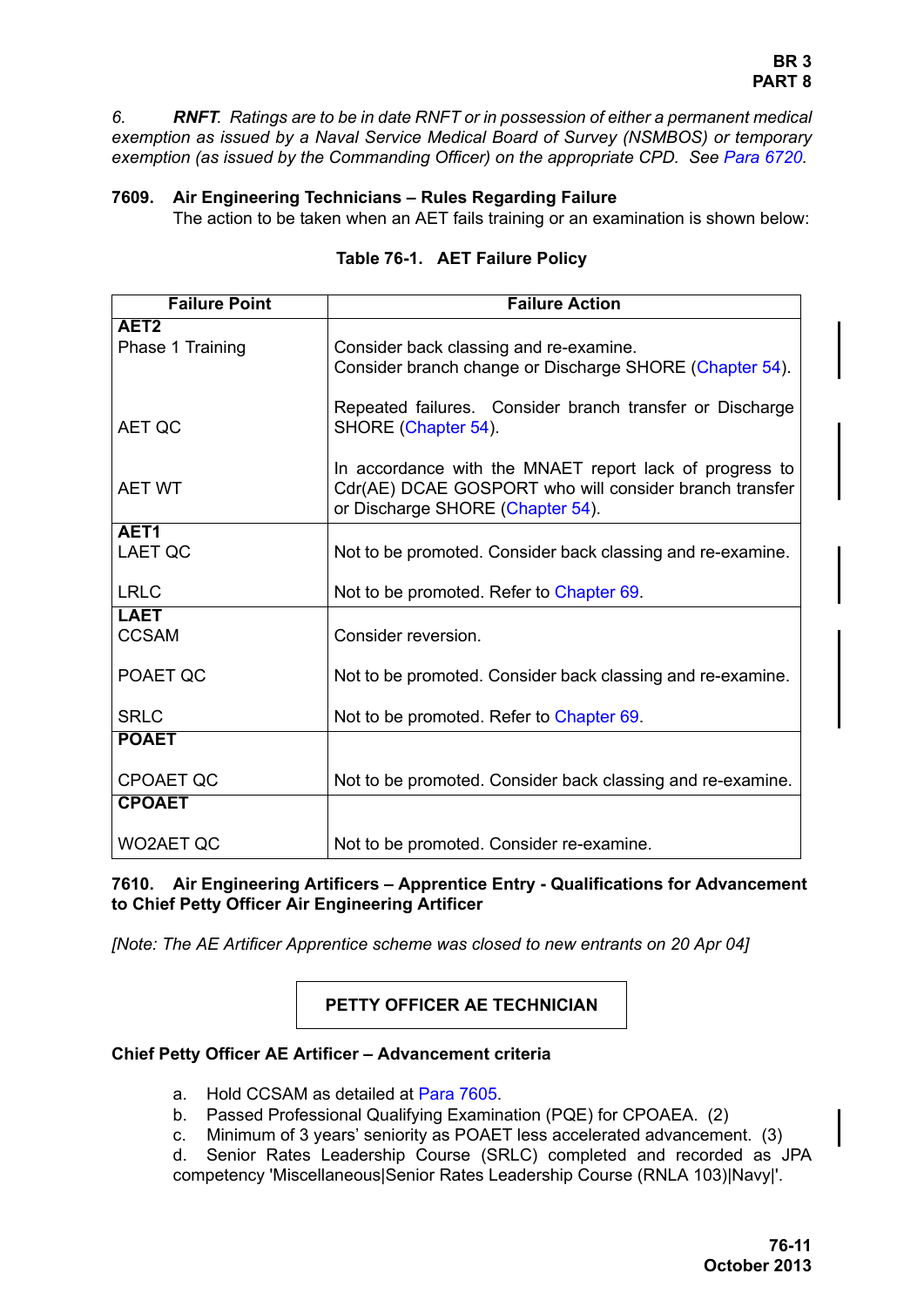- e. Recommended for advancement.
- f. In date for RNFT or waiver obtained on date due advancement; recorded under JPA competency 'CMS|Fitness Test|Navy|'. (4)
- g. At least 6 months since last career check (if any) on date due advancement.

### Advanced to **CHIEF PETTY OFFICER AE ARTIFICER**

[To enable promotion to Warrant Officer 2, Chief Petty Officer AE Artificers must transfer to the Technician stream in accordance with [Para 7611](#page-11-0)]

### *Notes:*

*1. In order to establish when an Artificer should be advanced in rate, a Notional Seniority Basic Date (NSBD) was determined. Completion of three years' training was calculated from a notional date of starting training, the first day of the month in which training began at HMS RALEIGH. The '3 Year Point' was the NSBD and was used to determine future time based advancement dates.*

*2. On 28 Feb 06, all POAEAs were re-categorised POAETs but reserved the right to pass the CPOAEA PQE required for advancement to CPOAEA within timescales detailed in [Table](#page-11-1) [76-2.](#page-11-1) These timescales have now elapsed, along with the point at which any award of accelerated advancement could have been applied. Former artificers, holding the rate of POAET, who have not passed the PQE cannot be advanced to CPOAEA and instead are now governed by the regulations for the technician stream for promotion to CPOAET in accordance with [Para 7607](#page-3-0).*

<span id="page-11-1"></span>

| <b>Position</b>                                                                   | <b>CPOAEA PQE Eligibility Expires</b> |
|-----------------------------------------------------------------------------------|---------------------------------------|
| Advanced to POAEA and already eligible to sit 1 May 06.                           |                                       |
| CPOAEA PQE prior to 1 May 04.                                                     |                                       |
| Advanced to POAEA but not yet eligible to sit 2 years from CPOAEA PQE eligibility |                                       |
| CPOAEA PQE by 1 May 04.                                                           | date.                                 |
| Not yet advanced to POAEA by 1 May 04.                                            | 6 years from start date of AQC.       |

# *Table 76-2. PQE Eligibility Timescale*

*3. RNFT. Ratings are to be in date RNFT or in possession of either a permanent medical exemption as issued by a Naval Service Medical Board of Survey (NSMBOS) or temporary exemption (as issued by the Commanding Officer) on the appropriate CPD. See Para 6720.*

### <span id="page-11-0"></span>**7611. Chief Petty Officer Air Engineering Artificer – Qualifications for Transfer to Chief Petty Officer Air Engineering Technician**

*[Note. This article applies to both Artificer Apprentice entries and Artificer Candidate entries.]*

In order to be eligible for further promotion, all CPO AE Artificers must transfer to the Technician stream by meeting the criteria below.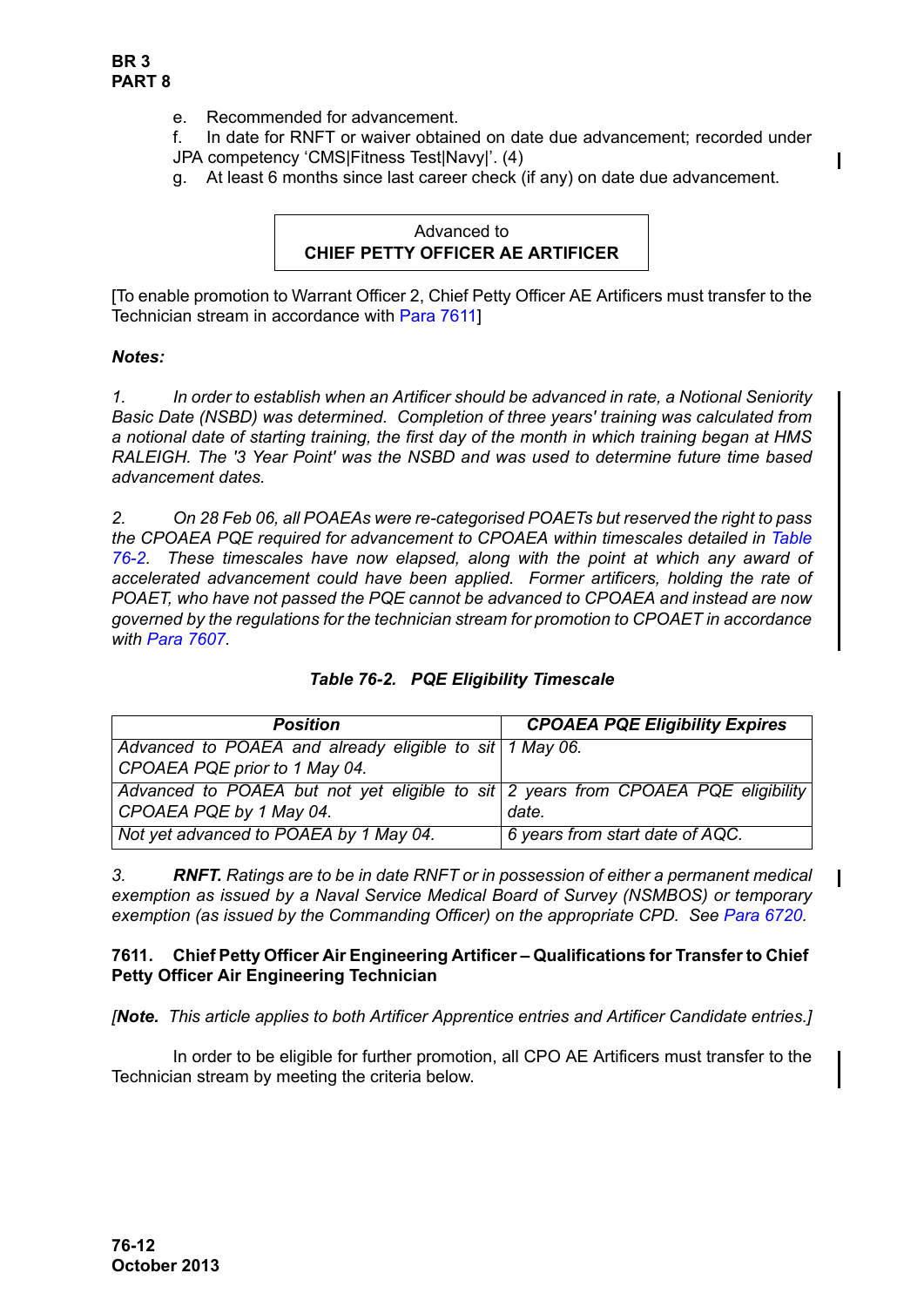### **CHIEF PETTY OFFICER AE ARTIFICER**

### **Chief Petty Officer AE Technician - Transfer Criteria**

a. Passed ACC through Fleet Selection route or passed CPOAET QC (1) [\(Para](#page-2-3) [7606\)](#page-2-3)

b. Senior Rates Leadership Course (SRLC) completed and recorded as JPA competency 'Miscellaneous|Senior Rates Leadership Course (RNLA 103)|Navy|'. (2)

# **CHIEF PETTY OFFICER AE TECHNICIAN**

[Further promotion will be in the Technician stream in accordance with [Para 7607\]](#page-3-0)

#### *Notes:*

*1. CPOAEAs assigned to a position requiring the ACC will be required to attend and pass the CPOAET QC. There will be no selective re-categorization to CPOAET from CPOAEA.*

*2. This applies only to former POAEAs who were advanced to CPOAEA under previous regulations without the requirement to pass the then POLC (now SRLC)*

### <span id="page-12-0"></span>**7612. Air Engineering Mechanics – Promotion Flowchart**

# **PETTY OFFICER AE MECHANIC**

#### **Chief Petty Officer AE Mechanic – Pre-Selection Requirements**

a. Minimum of 3 years' seniority as POAEM 12 months prior to the Common Promotion Date (CPD) (Para 6703 b sub para (3)).

b. Serving on FC/OE1 or EC/2OE that expires after the nominated CPD (Para 6703  $b$  sub para  $(7)$ ).

c. Recommended for promotion on Appraisal Report at Common Reporting Date (CRD).

d. Senior Rates Leadership Course (SRLC) completed and recorded as JPA competency 'Miscellaneous|Senior Rates Leadership Course (RNLA 103)|Navy|'.

e. In date RNFT or waiver obtained at CRD; recorded as JPA competency 'CMS|Fitness Test|Navy|'. (1)

#### **Chief Petty Officer AE Mechanic – Pre-Promotion Requirements**

f. In date RNFT or waiver obtained at nominated CPD (or when eligible for promotion (if later)); recorded as JPA competency 'CMS|Fitness Test|Navy|'. (2) g. At least 6 months since last career check (if any) on nominated CPD or date due promotion (if later).